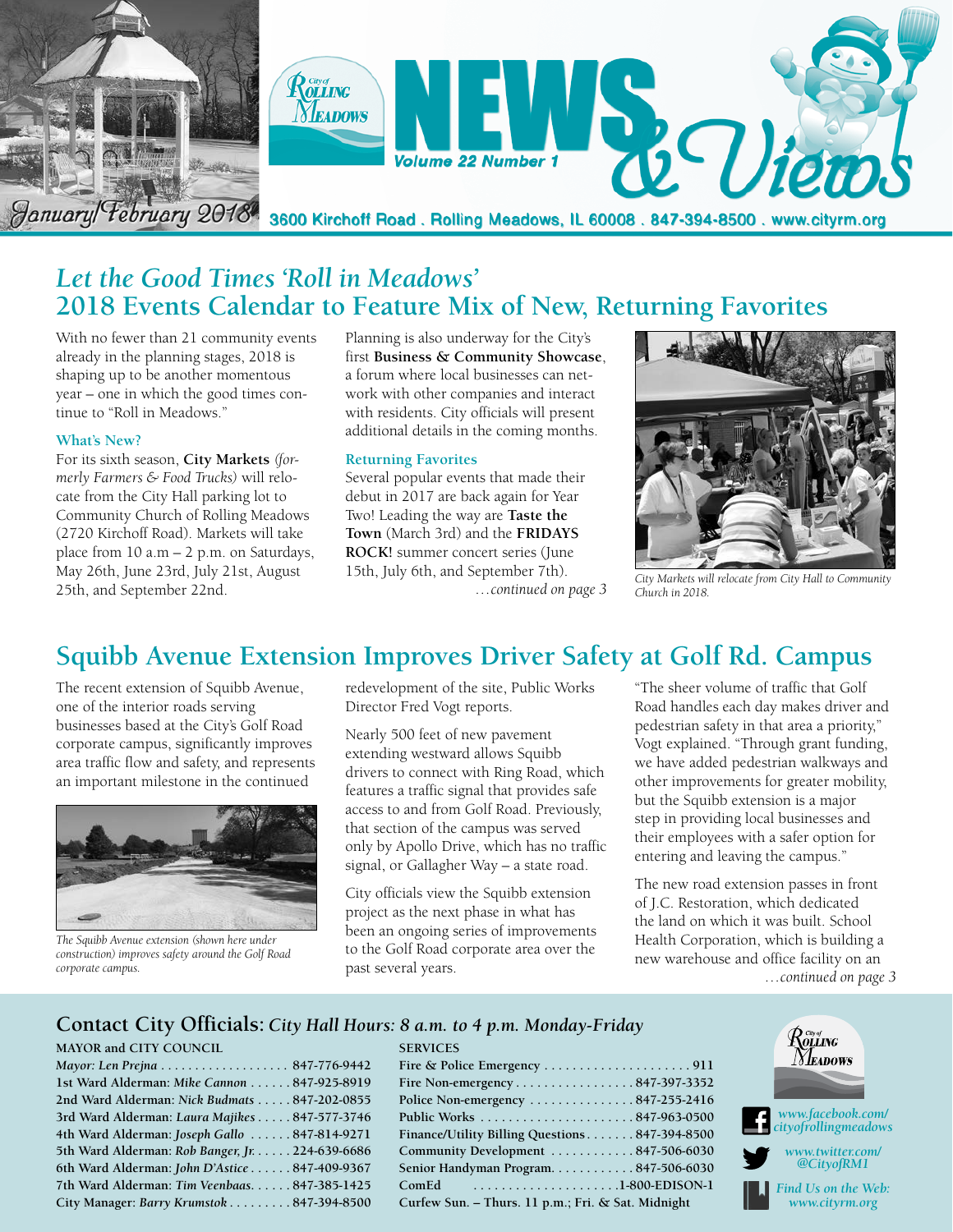# **2018 Budget Invests in Infrastructure, Enterprise Software Upgrades**

Rolling Meadows' 2018 budget provides expanded funding for roads and local infrastructure, and supports continuing upgrades to City software platforms that will vastly improve customer service and convenience, Finance Director Melissa Gallagher reported after its passage in November. Both initiatives were priority goals for Council members during budget discussions that took place throughout 2017.

The additional street funding will support a planned Kirchoff **Elementary Schools &** Road resurfacing project later this year, and help City officials continue the transition to enterprise resource planning (ERP) software that will streamline internal operations.

"The 2018 budget's emphasis on infrastructure improvements and software upgrades underscores our long-term commitment to customer service," Gallagher explained. "It represents an investment in the future."

ERP will modernize City records and information by combining data currently stored in multiple databases into a fully-integrated system. It's a turn-key solution that will enable staff members to provide faster, more responsive services to residents.

When fully-completed in 2019, the new system will offer expanded web-based services, such as online utility billing, and allow City employees to track the status of residential service requests. Staff members across all departments will be able to access information remotely with tablets, smartphones, and



*The City's average share of residents' property tax bills is approximately 16 cents per dollar paid.* Source: City of Rolling Meadows' 2016 audited financial statements.

other mobile devices.

This year's budget also ensures the City meets state-mandated pension funding requirements. Council members approved a 4.8% property tax levy increase to fund Rolling Meadows' police and fire pension obligations. Pension funds are currently on track to be fully-funded by 2033.

As a result, officials estimate that homeowners with an annual property tax bill of \$7,000 will pay an additional \$54 to the City.

Residents may view the approved budget online at **[www.cityrm.](http://www.cityrm.org/233/Financial-Reports. ) [org/233/Financial-Reports.](http://www.cityrm.org/233/Financial-Reports. )** 

# **March 3rd, 2018 'Taste the Town' Event to Showcase Rolling Meadows' Restaurant Scene**

Experience a wide variety of savory menu items offered by the City's finest food and beverage establishments Saturday, March 3rd, at Rolling Meadows' *Taste the Town*. This year's "sample and sip" event will again take place at the Community Center (3705 Pheasant Drive) from  $6 - 9$  p.m.

At its debut last year, nearly 400 Taste the Town guests enjoyed free food samples from 15 local restaurants offering a diverse menu of international cuisine and some traditional American favorites. Soft drinks, wine, beer, and margaritas were also available for purchase.



*Taste the Town serves as a showcase for the City's many restaurants.*

"2017's inaugural event was a tremendous success that vastly exceeded all expectations," recalled Lori Ciezak, Assistant to the City Manager and liaison to the Rolling Meadows Community Events Foundation. "Our goal for 2018 is to build upon that success with an expanded roster of participating restaurants, along with live entertainment and other attractions."

Taste the Town is co-sponsored by the Rolling Meadows Park District, City of Rolling Meadows, Rolling Meadows Chamber of Commerce, and Rolling Meadows Community Events Foundation.

Additional information will be available in upcoming issues of News & Views, and on the City's website and social media feeds.

Restaurants interested in participating in this year's Taste the Town should contact Ciezak at *[ciezakl@cityrm.org](mailto:ciezakl%40cityrm.org?subject=)* or 847-394- 8500.



*Nearly 400 guests attended last year's inaugural event.*

## *In Memoriam* **Former City Clerk Patricia Weicker Served on Park District Board**

Patricia "Patti" S. Weicker, who served as Rolling Meadows' City Clerk from 1999 -2003, passed away in November.

Weicker also spent 12 years on the Rolling Meadows Park District Board of Commissions, including one year as Board President.

She is survived by her husband, David, and two sons.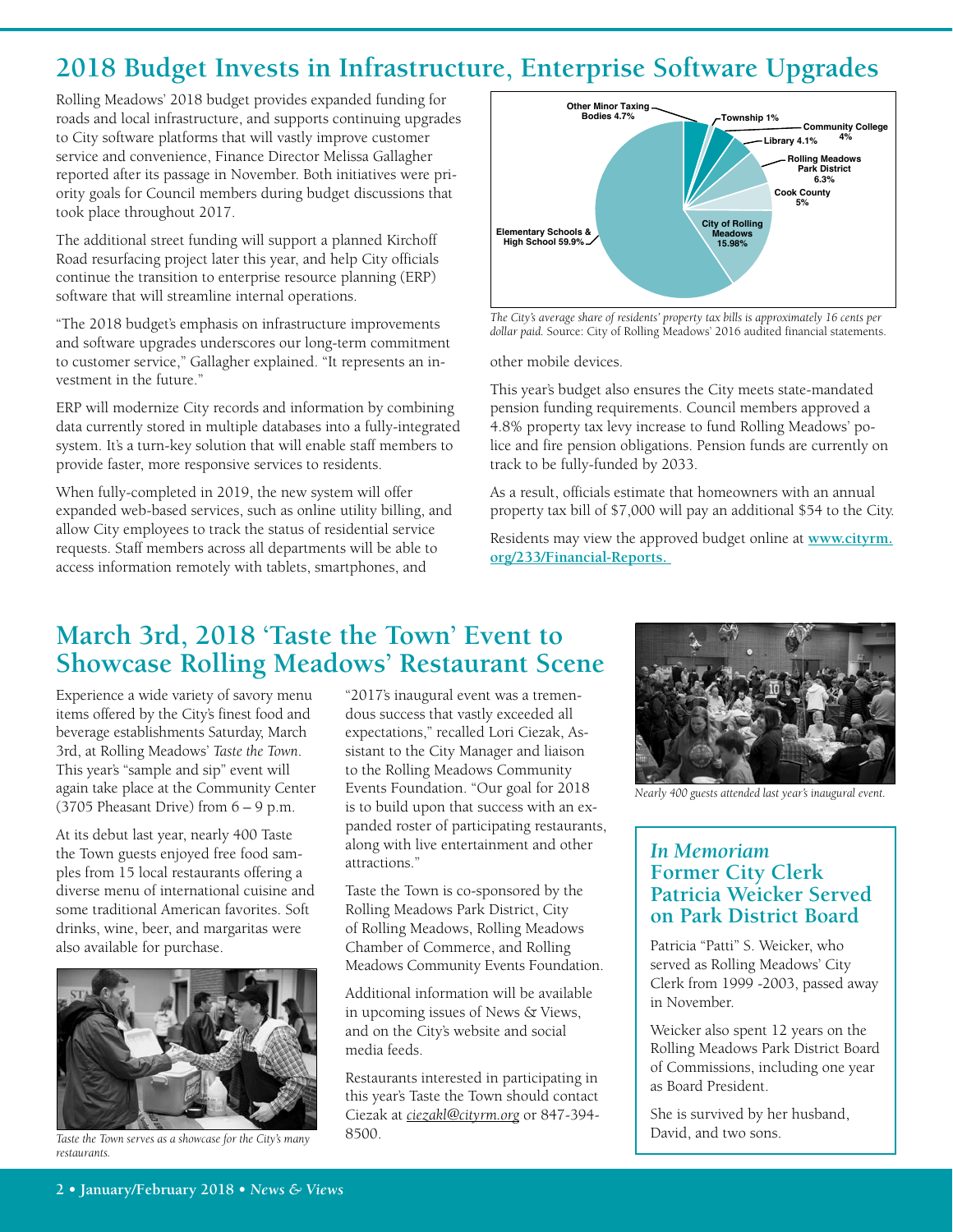# *Did You Know?* **Snow Removal Program Involves Detailed Planning and Preparation**

## **Q. What streets get plowed first and why?**

A. Snow plows are assigned to eight designated routes throughout the City. Crews tackle primary roads, such as Kirchoff Road

and Rohlwing Road, first. This helps guarantee open roads and access for emergency vehicles. Once these routes are open, plows begin to clear residential streets on their assigned routes.



*When winter storms strike, City snow plows tackle major streets, such as Kirchoff Road, first.*

Other roadways, such as Golf and Algonquin Roads, and Euclid Avenue, are plowed by the Illinois Department of Transportation (IDOT) or the Cook County Highway Department.

Residents should avoid parking on City streets following one inch or more of snowfall. This helps plow drivers complete their routes more efficiently, and reduces the risk of parked cars being "snowed in."

## **Squibb Avenue Extension***…continued from page 1*

adjacent property parcel, also agreed to provide land for Squibb's widening. Meanwhile, Weichai America has provided land for future improvements to Apollo Drive.

The \$576,000 Squibb extension project, approved by City Council last May, was funded by revenue raised through a tax increment financing (TIF) district established in 2015 to cover

## **Q. Who is responsible for clearing fire hydrants?**

Residents should clear snow away from nearby fire hydrants to ensure that firefighters have access to them in emergency situations.

#### **Q. What happens if my mailbox is damaged during a snow event?**

A. Mailboxes that have been maintained and are in good condition should withstand the rigors of a typical snow season. Public Works employees conduct visual inspections of residents' mailboxes during initial practice runs, and contact customers whose mailboxes need new posts or other repairs.

The City will install a standard replacement mailbox for those hit during snow removal operations. It does not offer reimbursement for the interruption of mail service if a mailbox becomes inaccessible or is damaged, knocked over, or buried by accumulated snow.

For more information on snow removal services, contact the Department of Public Works at 847-963-0500 or visit **[www.cityrm.org/316/Snow-Ice-Removal-Program.](mailto:www.cityrm.org/316/Snow-Ice-Removal-Program.?subject=)**

Golf Road corporate campus site upgrades. The TIF was part of the agreement that brought Arthur J. Gallagher's headquarters to Rolling Meadows in late 2016.

Efforts to further improve traffic flow and accessibility will continue in 2018, with additional traffic studies and planned upgrades to the Golf/Ring Road intersection.

## **Let the Good Times 'Roll in Meadows'***…continued from page 1*

More established favorites, including the **Downtown Block Party** (June 8th), **Parking Lot Party** (July 14th), **Wine-Down by the Creek** (August 17th), and **Hometown Hoedown** (October 6th) will also be back for another season of fun.

#### **Community Traditions**

Of course, the year-long community celebration would not be complete without the City's traditional events and observances, including the **Memorial Day** 



Rolling Meadows' annual Memorial Day observance (left) and Downtown Block Party are among several popular com-<br> **Rolling Meadows' annual Memorial Day observance (left) and Downtown Block Party are among several popular com** *munity events that will again take place in 2018.*

*[cityrm.org](mailto:ciezakl%40cityrm.org?subject=)*.

## *Support the Community Events Foundation*

Financial support for the  $\Box$ City's community events is provided by the Rolling Meadows Commu-



nity Events Foundation, a 501(c)3 nonprofit organization that relies on tax-deductible donations from residents and local businesses.

To contribute, please visit **[cityrm.](http://www.cityrm.org/679/Community-Events-Foundation) [org/679/Community-Events-Foun](http://www.cityrm.org/679/Community-Events-Foundation)[dation](http://www.cityrm.org/679/Community-Events-Foundation)** or scan the QR code (above). Supporters may also make checks payable to Rolling Meadows Community Events Foundation and send them to *City of Rolling Meadows Community Events Foundation, 3600 Kir-*

**Parade/Observance** (May 26th), **4th of July Parade and Fireworks** (July 4th) and **Holiday Tree Lighting** (December 6th). A complete listing of this year's community events is available online at **[www.](http://www.cityrm.org/669/Community-Events) [cityrm.org/669/Community-Events](http://www.cityrm.org/669/Community-Events)**. Community volunteers who are interested in staffing upcoming events may contact Lori Ciezak, Assistant to the City Manager, at 847-394-8500 or *[ciezakl@](mailto:ciezakl%40cityrm.org?subject=)*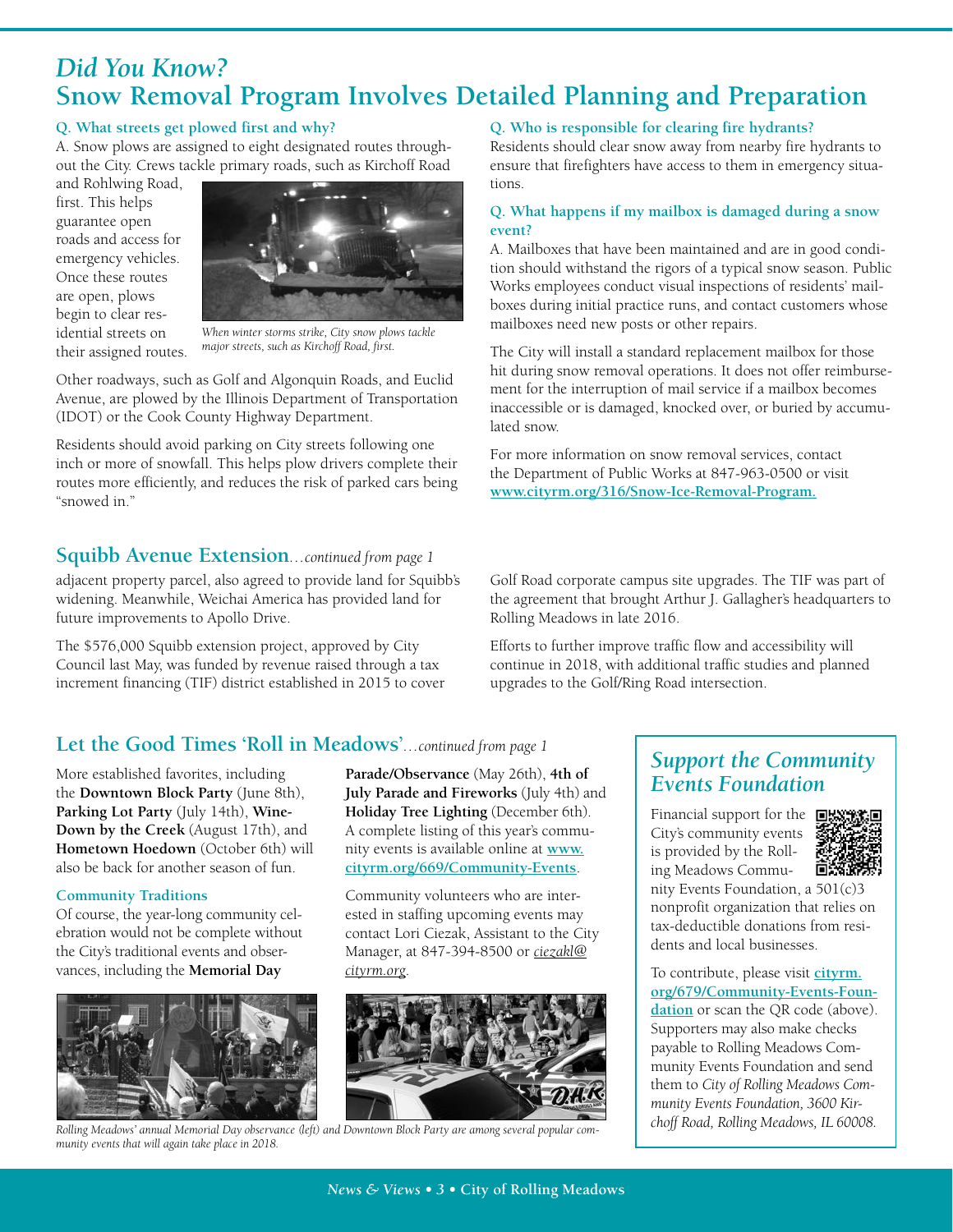|                                                                                 |                                                                                                                      |                                                                                                                                                                 | 'anuary 2018 |                                                                                                                   |                                                                                                                               |                                                                                            |
|---------------------------------------------------------------------------------|----------------------------------------------------------------------------------------------------------------------|-----------------------------------------------------------------------------------------------------------------------------------------------------------------|--------------|-------------------------------------------------------------------------------------------------------------------|-------------------------------------------------------------------------------------------------------------------------------|--------------------------------------------------------------------------------------------|
| Sunday                                                                          | Monday                                                                                                               | <b>Tuesday</b>                                                                                                                                                  | Wednesday    | <b>Thursday</b>                                                                                                   | Friday                                                                                                                        | Saturday                                                                                   |
|                                                                                 | <b>City Hall and Public Works</b><br>closed. Refuse collection<br>delayed one day all week.<br><b>New Year's Day</b> | <b>Economic Development</b> 2<br>Committee, 6 pm<br><b>Environmental</b><br>Committee, 6:30 pm<br>Planning & Zoning<br>Commission, 7:30 pm, all<br>at City Hall |              | <b>Adjudication Hearing 4</b><br>(Parking), 2 pm, City Hall                                                       | 5                                                                                                                             | 6                                                                                          |
| Historical Society Open<br><b>House</b> , 1-4 pm (3100<br><b>Central Road</b> ) | <b>Board of Fire &amp; Police 8</b><br>Commissioners, 9 am,<br><b>City Hall</b>                                      | Crime Stoppers, 5:30 pm Q<br><b>City Council Meeting,</b><br>7:30 pm, both at City Hall                                                                         | 10           | <b>Adjudication Hearing, 11</b><br>1 pm, City Hall                                                                | 12                                                                                                                            | 13                                                                                         |
| 14                                                                              | City offices closed. Regular 1 5<br>refuse collection.<br><b>Martin Luther King Day</b>                              | <b>City Council Committee 16</b><br>of the Whole, 7:30 pm,<br><b>City Hall</b>                                                                                  | 17           | <b>Adjudication Hearing 18</b><br>(Red Light), 2 pm, City Hall                                                    | 19                                                                                                                            | 20                                                                                         |
| 21                                                                              | <b>Water bills due</b><br>22                                                                                         | <b>City Council Meeting, 23</b><br>7:30 pm, City Hall                                                                                                           | 24           | 25                                                                                                                | 26                                                                                                                            | 27                                                                                         |
| 28                                                                              | 29                                                                                                                   | 30                                                                                                                                                              | 31           | $\mathcal{R}^{\tiny{{\scriptscriptstyle{{G\!\mathit{u}\!\mathit{v}\!\mathit{v}\!\mathit{v}}}}}$<br><i>Neadows</i> | <b>Christmas Tree Disposal</b><br>for disposal January 2nd - 12th. Remove all<br>decorations and place trees at the curb (cut | Public Works will collect Christmas Trees<br>end facing the street) on regular refuse day. |

|        |                                                                                                                                                                                                                                         |                                                                                                                                                                     | February 2018                         |                                                                |        |          |
|--------|-----------------------------------------------------------------------------------------------------------------------------------------------------------------------------------------------------------------------------------------|---------------------------------------------------------------------------------------------------------------------------------------------------------------------|---------------------------------------|----------------------------------------------------------------|--------|----------|
| Sunday | Monday                                                                                                                                                                                                                                  | <b>Tuesday</b>                                                                                                                                                      | Wednesday                             | Thursday                                                       | Friday | Saturday |
|        | Keep updated on City news with Rolling Meadows'<br>electronic newsletter, E-News & Views,<br>published in February, April, June, August,<br>October and December. Each newsletter is<br>archived on the City's website, www.cityrm.org. |                                                                                                                                                                     | $\mathcal{R}$ outro<br><b>NEADOWS</b> | <b>Adjudication Hearing 1</b><br>(Parking), 2 pm, City Hall    |        | 3        |
|        | $\overline{5}$                                                                                                                                                                                                                          | Economic Development 6<br>Committee, 6 pm<br><b>Environmental</b><br>Committee, 6:30 pm<br><b>Planning &amp; Zoning</b><br>Commission, 7:30 pm, all<br>at City Hall |                                       | 8                                                              | 9      | 10       |
| 11     | <b>Board of Fire &amp; Police 12</b><br>Commissioners, 9 am,<br>City Hall                                                                                                                                                               | <b>Crime Stoppers,</b><br>13<br>$5:30 \text{ pm}$<br><b>City Council Meeting,</b><br>7:30 pm, both at City Hall                                                     | 14                                    | <b>Adjudication Hearing, 15</b><br>1 pm, City Hall             | 16     | 17       |
|        | <b>Lincoln's Birthday</b>                                                                                                                                                                                                               |                                                                                                                                                                     | <b>Valentine's Day</b>                |                                                                |        |          |
| 18     | 19                                                                                                                                                                                                                                      | <b>Water bills due</b><br>20<br><b>City Council Committee of</b><br>the Whole, 7:30 pm, City Hall                                                                   | 21                                    | <b>Adjudication Hearing 22</b><br>(Red Light), 2 pm, City Hall | 23     | 24       |
|        | <b>President's Day</b>                                                                                                                                                                                                                  |                                                                                                                                                                     |                                       | <b>Washington's Birthday</b>                                   |        |          |
| 25     | 26                                                                                                                                                                                                                                      | <b>City Council Meeting, 27</b><br>7:30 pm, City Hall                                                                                                               | 28                                    |                                                                |        |          |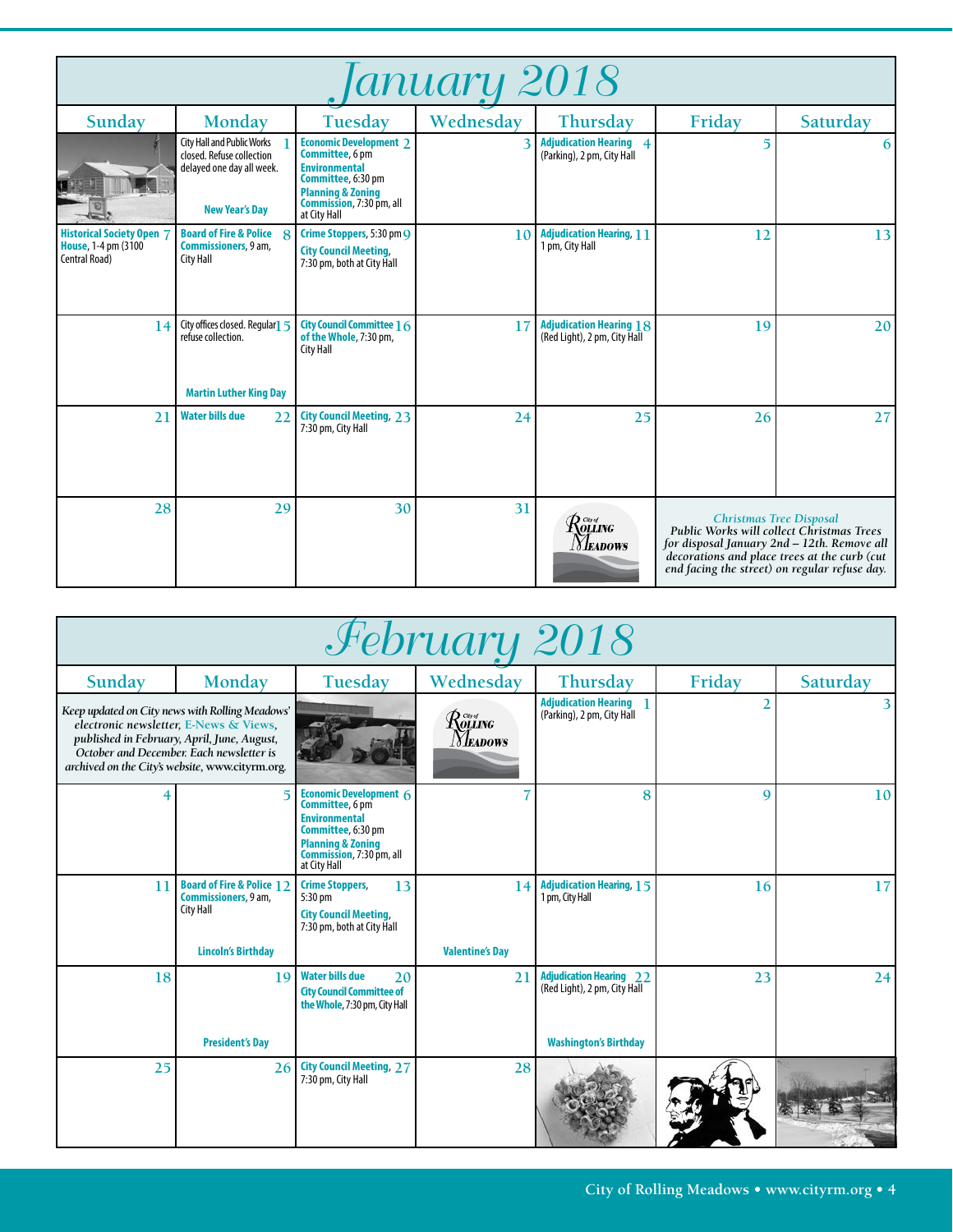# **Tree Lighting and Spaghetti Dinner Welcome Holiday Season to Rolling Meadows**

Hundreds gathered downtown on a bitter-cold December evening for the City's annual Holiday Tree Lighting celebration, led by Mayor Len Prejna and Santa Claus. The festivities also featured performances by the Rolling Meadows High School Madrigals and local Boys and Girl Scout troops, and culminated with dazzling



*Santa Claus welcomes residents to the December tree lighting.*

fireworks high above Kirchoff Road.

Residents then gathered with family and friends at the Fogarty Fire Station for a free spaghetti dinner served by local volunteers, in-



cluding Illinois Representative Michelle Mussman (D-56th) and Illinois Senator Tom Rooney (R-27th).

Special thanks to Stadium Sports Club, Meijer, and Nothing Bundt Cakes for their help organizing this year's dinner.

# **Dispose of Old Medications, Batteries, CFLs**

where a secure collection box stands near the Police Department's second-floor service desk. The drop box, courtesy of the Cook County Sheriff's Office, only accepts pills. *Liquids* 

Rolling Meadows makes it simple and convenient for residents to get rid of outdated prescription medications, old batteries, and spent compact fluorescent light bulbs (CFLs).

## **Rx Drop Box at City Hall**

Residents may safely dispose of unwanted prescription medications at City Hall,



*City Hall drop box*

*and injectors/sharps are not allowed*. For more information, please contact the Rolling Meadows Police Department at 847-255-2416.

## **Free 'Sharps' Containers**

Free plastic containers that help residents who administer home injections safely dispose of their used syringes, auto-injectors, and hypodermic needles are available at the Public Works Department (3900 Berdnick Street).

The quart-sized locking containers are offered through a program administered by the Solid Waste Agency of Northern Cook County (SWANCC). Once filled, residents may return containers to Public Works and exchange them for a new one.

For more information on safe sharps disposal, contact Public Works at 847- 963-0500 or review the City's refuse guidelines, available at **[www.cityrm.org/](http://www.cityrm.org/PublicWorks) [PublicWorks](http://www.cityrm.org/PublicWorks)**.

## **Battery and CFL Recycling**

Residents may drop off batteries and spent compact fluorescent light bulbs (CFLs) at Public Works for proper recycling, Monday – Friday, 9 a.m. – 4 p.m.

- **Batteries:** Public Works will accept alkaline batteries (AA, AAA, C, D, 9-Volt) and rechargeable batteries (NiCad, NiMh, lithium ion, and lithium polymer). The battery collection is part of an ongoing program sponsored by SWANCC and Skokie-based Interstate Batteries.
- **CFLs:** Residents may drop off CFLs and fluorescent tubes (up to 4 feetlong) for proper recycling. CFLs contain trace amounts of Mercury and should not be thrown out with household refuse.

## *Free Holiday Light Recycling Available Through Feb. 16th*



Can't decide what to do with wornout holiday lights? Recycle them through a free program developed in coordination with the Solid Waste Agency of Northern Cook County (SWANCC) and Elgin Recycling.

Bring materials to City Hall (3600 Kirchoff Road) through Friday, February 16th. Drop boxes are located on the west side of the facility. Items accepted for recycling include:

- Incandescent and LED lights (all sizes and colors).
- Extension cords.
- Household wire.
- Computer cords and wire.

Garland, live greens, wreaths, and other non-recyclables are not allowed.

For more information, visit **[www.](mailto:www.swancc.org?subject=) [swancc.org](mailto:www.swancc.org?subject=)** or **[www.elginrecycling.](mailto:www.elginrecycling.com?subject=) [com](mailto:www.elginrecycling.com?subject=)**.

## *RMPD's #FightforGood Campaign to Help Local Families in Need*

Support the Rolling Meadows Police Department's **#FightforGood**  campaign to raise money for local residents in need.

In partnership with the Salvation Army, the Department's program is designed to help families "in times of familial, economic and financial



crises," RMPD Outreach Coordinator Natalia Nieves explained.

Online donations are being accepted at **[http://give.salvationarmyusa.org/](http://give.salvationarmyusa.org/goto/rollingmeadows) [goto/rollingmeadows](http://give.salvationarmyusa.org/goto/rollingmeadows)** through January 31st. Call the Rolling Meadows Police Department at 847-255-2416 for more information.